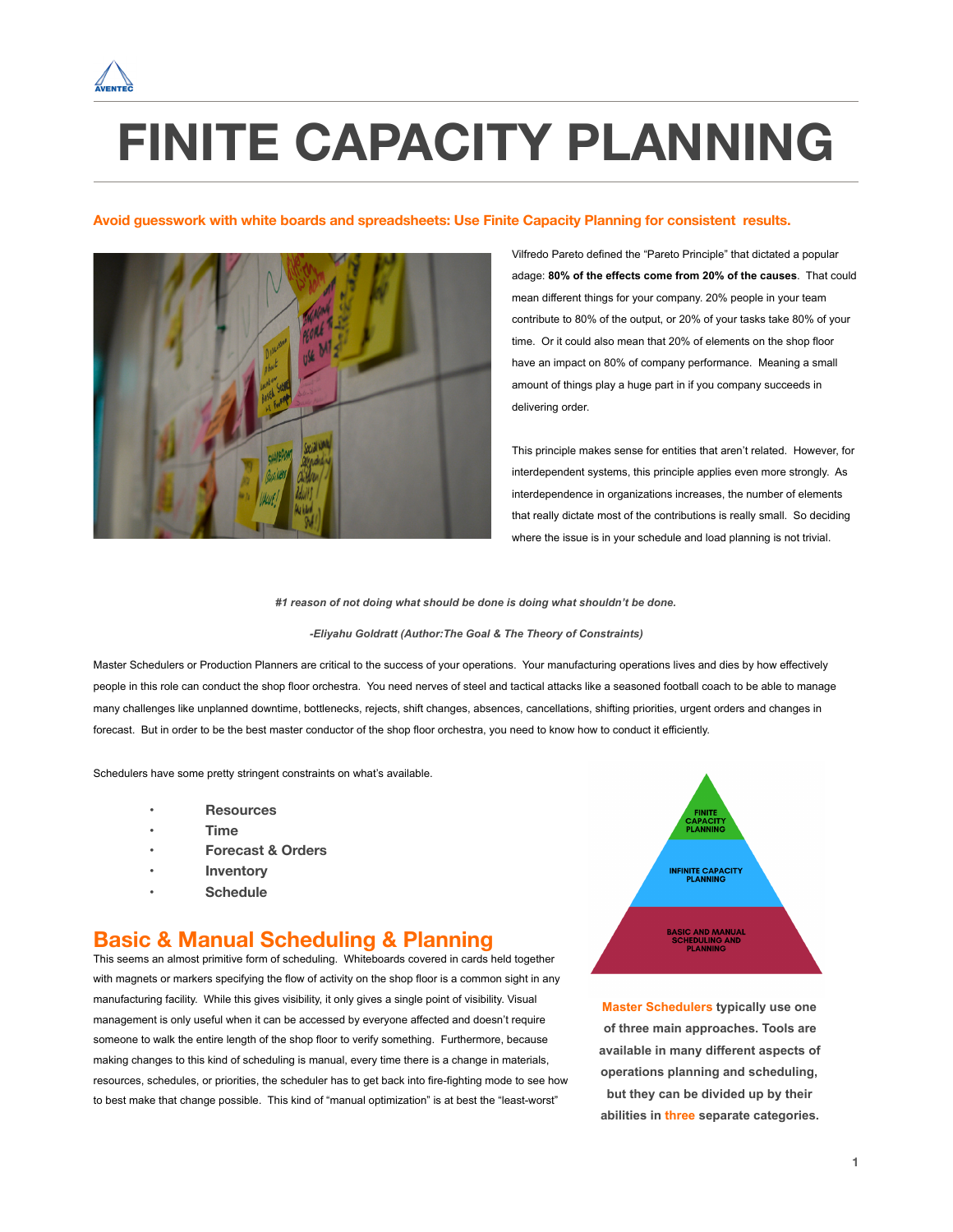

scenario. In the long run, this often adds costs that can be avoided.

**80% of all effects come from 20% of all causes.** 

**-Pareto Principle**

#### **Infinite Capacity Planning**

Production Planners using MRP (Materials Requirements Planning) software have been recognized on the shop floor as distinguished from the white-board schedulers. But the MRP approach is purely focused on the availability of the right parts and tools at the right workstation at the right time. Work orders and dispatch lists generated from MRP assume that capacity is unlimited. The scheduler then has to look at the required date of each operation and schedule capacity based on that. But if there are changes in capacity, the infinite capacity planning method has no way to reflect the actual events on the manufacturing floor. This presents a challenges since scheduling decisions are made well in advance with no scope or ability to adapt. And on a shop floor, your ability to adapt will dictate your overall success or failure.

But there is a little bit of a silver lining: a fair few ERP vendors have come up with strategies to include capacity planning that is either built-in or provided through a third party.

#### **Finite Capacity Planning**

The science of scheduling is in fact the art of constraint management. It is a constant negotiation between what is needed, what is available, what is possible, and who is working. It offers the most realistic model of your shop floor and recognizes the obvious limits in your plant's capacity. Accounting for material constraints, complexities in the BOMs, process conflicts, tooling conflicts, and priority conflicts is vital to meed unplanned demands and changing supply. Finite capacity planning with its real-time capability allows Master Schedulers to see data about cycle time, part rejections, estimated production time, and other key metrics instead of relying on nominal averages and wishful data. With the economic growth bringing lots of money and jobs in the manufacturing world, this cutthroat environment is already tougher to navigate. Staying ahead requires a high-wire act while juggling the priorities of everyone on the floor as well as everyone who interacts with the floor.

A shop-floor can be designed and optimized to do much more than it actually does. Responding to changes in capacity, orders, resources, and priority should be done in a way that allows you to stay ahead and pivot your production when necessary. Especially when there are surges in manufacturing demand, schedulers are always looking for ways to use tools to make that transition easier. With infinite capacity planning, the tools assume you have all the time and resources in the world. Since it takes data from MRP (which is the source of the assumption of infinite capacity), whenever you end up over-scheduling, dealing with it takes time away from daily operations. This is even more important for companies trying to grow and scale as over-scheduling is much more likely to occur due to fast moving priorities and often tight constraints on resources.

Ultimately, finite capacity planning is a methodology of optimizing and leveraging your resources for maximum productivity at the least cost. The tools required to do something this sophisticated are relatively diverse. Adopted from Taiichi Ohno, the father of Just-in-Time manufacturing, the philosophy of reducing **"***Mudas***"** or waste is being exercised in today's fast-paced shop floors more than ever. In such an environment, you want to make sure that the tool you are using allows you to accomplish things in a structured, time-efficient, and actionable way. If you truly want to give your Master Schedulers the tools that can help them succeed, here are the key things you need to consider when looking for the right tools.

#### **Why Finite Capacity Planning Wins?**

- **• Real time manufacturing evaluation.**
- **• Accurate prediction of lead times.**
- **• Complete utilization of all resources.**
- **• Lower inventory levels.**
- **• Higher reliability of on-time delivery.**
- **• Improved customer experience.**
- **• Monitor increases in business.**
- **• Make data-driven decisions.**